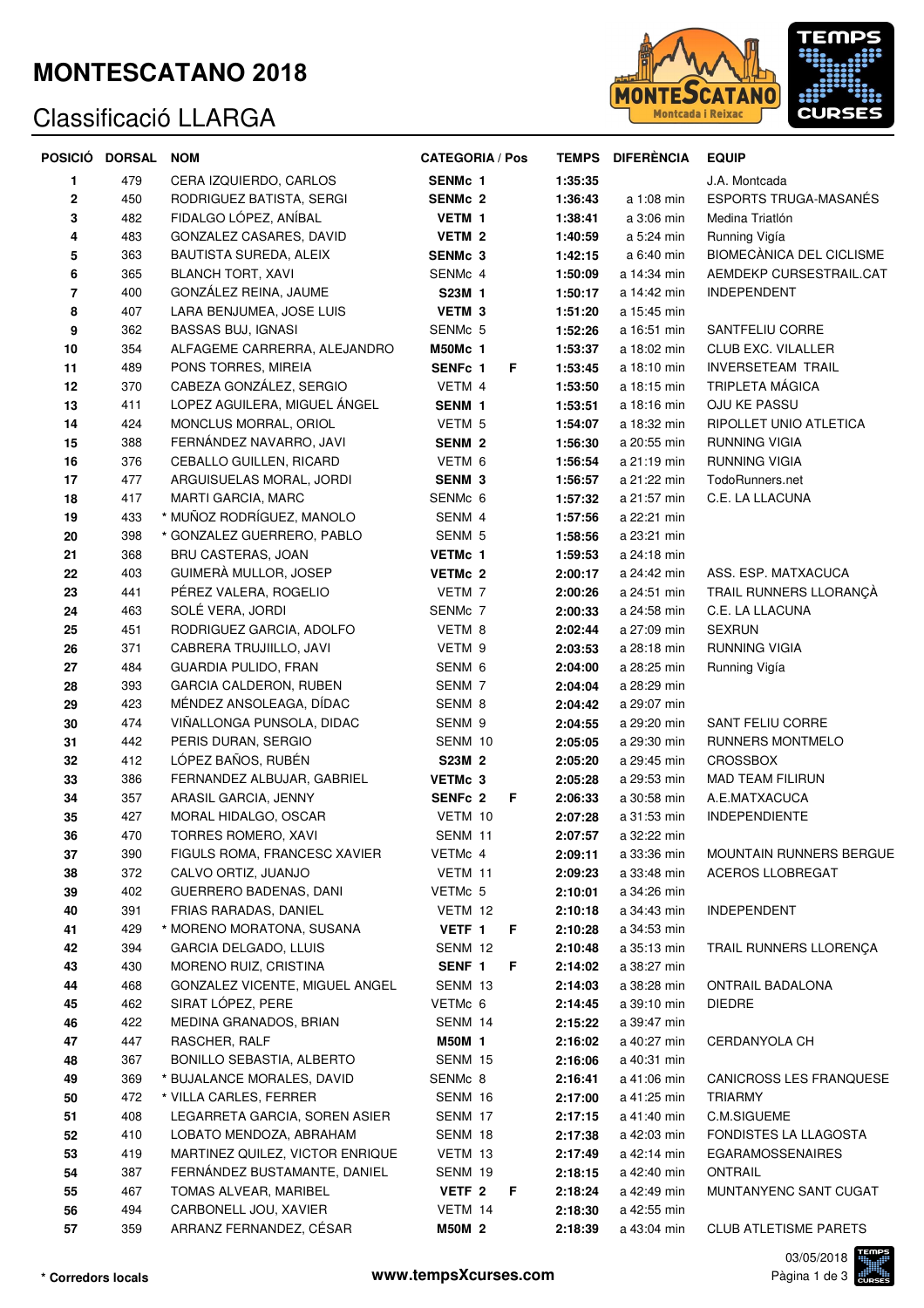### **PROVISIONAL MONTESCATANO**

# Classificació PROVISIONAL LLARGA



|     | POSICIÓ DORSAL NOM |                                 | <b>CATEGORIA / Pos</b> |    |         | TEMPS DIFERÈNCIA             | <b>EQUIP</b>               |
|-----|--------------------|---------------------------------|------------------------|----|---------|------------------------------|----------------------------|
| 58  | 401                | GONZALO CARRASCAL, CESAR        | <b>M60M 1</b>          |    | 2:19:21 | a 43:46 min                  | C.N. CALDES                |
| 59  | 385                | FABREGAT CARBONELL, MERITXELL   | SENF <sub>2</sub>      | F  | 2:19:24 | a 43:49 min                  | <b>CMR</b>                 |
| 60  | 406                | HURTADO AZORÍN, CRISTIAN        | SENM 20                |    | 2:19:26 | a 43:51 min                  | <b>BICIVOLADORES</b>       |
| 61  | 360                | AVENDAÑO MORALES, FCO JAVIER    | VETMc 7                |    | 2:20:54 | a 45:19 min                  | C.A.TAYMORY-SPIRIDON       |
| 62  | 379                | * CLIMENT MARTÍ, DAVID          | <b>M50Mc 2</b>         |    | 2:21:20 | a 45:45 min                  | AT CERDANYOLA              |
| 63  | 460                | SANTOS RUIZ, F. JAVIER          | VETM 15                |    | 2:21:38 | a 46:03 min                  | C.M.SÍGUEME                |
| 64  | 389                | FERNANDEZ VILLEGAS, JERONIMO    | VETM 16                |    | 2:22:21 | a 46:46 min                  | <b>BESTIAS TRAIL</b>       |
| 65  | 439                | PERALVAREZ MARQUEZ, JOSE ANTONI | M50M 3                 |    | 2:22:21 | a 46:46 min                  | <b>BESTIAS TRAIL</b>       |
| 66  | 358                | * ARMENGOL DULCET, LLUIS        | VETM 17                |    | 2:23:03 | a 47:28 min                  |                            |
| 67  | 415                | MACIAN TAPIA, GEMMA             | VETFc 1                | F  | 2:24:12 | a 48:37 min                  | C.A.MOLLET                 |
| 68  | 364                | BELLIDO REBOLLAR, JOSE MARIA    | VETMc 8                |    | 2:24:14 | a 48:39 min                  | C.A.MOLLET                 |
| 69  | 426                | MONTILLA BLASCO, JOSE           | VETM 18                |    | 2:24:31 | a 48:56 min                  | RIPOLLET UNIÓ ATLÈTICA     |
| 70  | 440                | PEREIRA CONEJO, OSCAR           | VETM 19                |    | 2:25:15 | a 49:40 min                  |                            |
| 71  | 457                | SANTAMARIA FARRÉ, MARIA         | SENFc 3                | F  | 2:25:38 | a 50:03 min                  | C.E ALTA RIBAGORÇA         |
| 72  | 425                | MONJO BOTELLA, SALVADOR         | VETM 20                |    | 2:26:13 | a 50:38 min                  |                            |
| 73  | 432                | MUÑOZ CONDE, JOSE FRANCISCO     | VETM 21                |    | 2:26:33 | a 50:58 min                  | C.A.MOLLET                 |
| 74  | 374                | CAQUET, XAVIER                  | VETM 22                |    | 2:26:46 | a 51:11 min                  | C M SIGUEME                |
| 75  | 436                | ORTIZ CATALÀ, CARLES            | VETMc 9                |    | 2:27:26 | a 51:51 min                  | <b>C.A.NOU BARRIS</b>      |
| 76  | 458                | SANTAMARIA SOLE, JORDI          | VETM 23                |    | 2:27:35 | a 52:00 min                  |                            |
| 77  | 373                | * CANO CANAL, MARC              | SENM 21                |    | 2:27:38 | a 52:03 min                  |                            |
| 78  | 397                | GONGORA MARTIN, RAUL            | VETM 24                |    | 2:28:29 | a 52:54 min                  |                            |
| 79  | 454                | SANCHEZ GOMEZ, DANI             | VETM 25                |    | 2:28:33 | a 52:58 min                  |                            |
| 80  | 431                | MUÑOZ CHAÍN, JOSÉ LUIS          | VETM 26                |    | 2:29:05 | a 53:30 min                  |                            |
| 81  | 375                | CARBONELL MORERA, GUILLEM       | SENM 22                |    | 2:30:56 | a 55:21 min                  |                            |
| 82  | 413                | LOPEZ GIL, CARLOS               | M50M 4                 |    | 2:31:17 | a 55:42 min                  | <b>RUNNING VIGIA</b>       |
| 83  | 464                | SOSA ORTEGA, MARIO              | SENM 23                |    | 2:31:54 | a 56:19 min                  | <b>ONTRAIL</b>             |
| 84  | 466                | TALAVERA MOLINA, CHARO          | SENF <sub>3</sub>      | F  | 2:31:57 | a 56:22 min                  | RUNNING VIGIA              |
| 85  | 366                | <b>BLAS BOCIGAS, XAVIER</b>     | <b>M50Mc 3</b>         |    | 2:32:15 | a 56:40 min                  | C.A. NOU BARRIS            |
| 86  | 469                | * TORRES GÁLVEZ, DAVID          | VETM 27                |    | 2:33:19 | a 57:44 min                  |                            |
| 87  | 443                | PERNIAS RAMÍREZ, RAFA           | VETM 28                |    | 2:33:54 | a 58:19 min                  |                            |
| 88  | 475                | VIVES MELENDEZ, SERGI           | M50Mc 4                |    | 2:35:31 | a 59:56 min                  | CANB                       |
| 89  | 421                | * MAYA GABARRON, ALBERT         | SENM 24                |    | 2:35:40 | a 1:00:05 hrs                |                            |
| 90  | 473                | VILLARRUBIA PEREIRA, DIEGO      | VETM 29                |    | 2:36:07 | a 1:00:32 hrs                |                            |
| 91  | 384                | * EGEA HERNANDEZ, JORDI         | VETM 30                |    | 2:38:05 | a 1:02:30 hrs                | LOS CIERVOS                |
| 92  | 465                | SUAREZ FIGUEROLA, MANUEL        | VETM 31                |    |         | <b>2:38:16</b> a 1:02:41 hrs |                            |
| 93  | 416                | * MARQUES GIMENEZ, SAMUEL       | SENM 25                |    |         | 2:38:23 a 1:02:48 hrs        | <b>ALAIOR</b>              |
| 94  | 396                | GARCIA RODRIGUEZ, XAVI          | SENM 26                |    | 2:39:10 | a 1:03:35 hrs                |                            |
| 95  | 392                | GALLEGO JANSA, ALBERT           | VETMc 10               |    | 2:39:11 | a 1:03:36 hrs                | <b>CLUB EXCTA PIRENAIC</b> |
| 96  | 459                | * SANTOS FRANCO, ALBERT         | VETM 32                |    | 2:40:20 | a 1:04:45 hrs                |                            |
| 97  | 491                | REYES TRUJILLO, RICARDO         | SENM 27                |    | 2:40:20 | a 1:04:45 hrs                |                            |
| 98  | 414                | LÓPEZ MARTÍN, RAFA              | VETM 33                |    | 2:40:21 | a 1:04:46 hrs                |                            |
| 99  | 493                | * MORENO LUQUE, VANESSA         | SENF 4                 | F  | 2:40:56 | a 1:05:21 hrs                | Mindundis Team             |
| 100 | 399                | GONZALEZ JIMENEZ, CRISTINA      | VETFc 2                | F  | 2:41:11 | a 1:05:36 hrs                | <b>AE TALAIA</b>           |
| 101 | 438                | PARERA HERMIDA, ANGEL           | VETM 34                |    | 2:42:38 | a 1:07:03 hrs                | CORRECATAGAFO              |
| 102 | 378                | CENTENO RAMOS, FERNANDO         | M50M 5                 |    | 2:42:38 | a 1:07:03 hrs                | RUNNING VIGIA              |
| 103 | 352                | ABRIL CENTENO, ISABEL           | VETF <sub>3</sub>      | F  | 2:42:39 | a 1:07:04 hrs                | RUNNING VIGIA              |
| 104 | 435                | NOVA FERRÁNDIZ, DANIEL          | SENM 28                |    | 2:43:04 | a 1:07:29 hrs                | <b>JO CORRO PER</b>        |
| 105 | 353                | ALCALA ORTEGA, FRANCISCO        | VETM 35                |    | 2:44:13 | a 1:08:38 hrs                | LOS CIERVOS                |
| 106 | 377                | CENDRA SIMÓN, JESÚS             | VETM 36                |    | 2:44:53 | a 1:09:18 hrs                | NORDIC WALKING SABADELL    |
| 107 | 478                | ATIENZA MARTINEZ, TONI          | VETM 37                |    | 2:47:01 | a 1:11:26 hrs                | Running Vigía              |
| 108 | 485                | JIMENEZ ZAMORA, SONIA           | SENF 5                 | F  | 2:47:02 | a 1:11:27 hrs                | Running Vigía              |
| 109 | 453                | * RUEDA MORILLO, RAFA           | VETMc 11               |    | 2:48:54 | a 1:13:19 hrs                |                            |
| 110 | 428                | MORALES RODRIGUEZ, EMILIO       | M50M 6                 |    | 2:49:59 | a 1:14:24 hrs                | <b>TRANKILS</b>            |
| 111 | 404                | GUTIERREZ UTERGA, IRATXE        | SENF 6                 | F  | 2:50:48 | a 1:15:13 hrs                | <b>PIESREBELDES</b>        |
| 112 | 355                | ALONSO ALONSO, JUAN FELIX       | <b>M60M 2</b>          |    | 2:51:14 | a 1:15:39 hrs                | RUNNING VIGIA              |
| 113 | 488                | PEREZ CABALLERO, DAVID          | SENM 29                |    | 2:52:51 | a 1:17:16 hrs                | CE FONDISTES LA LLAGOSTA   |
| 114 | 455                | SÁNCHEZ OBRERO, RAQUEL          | VETFc 3                | F. | 2:54:54 | a 1:19:19 hrs                | NORDIC WALKING SABADELL    |

03/05/2018